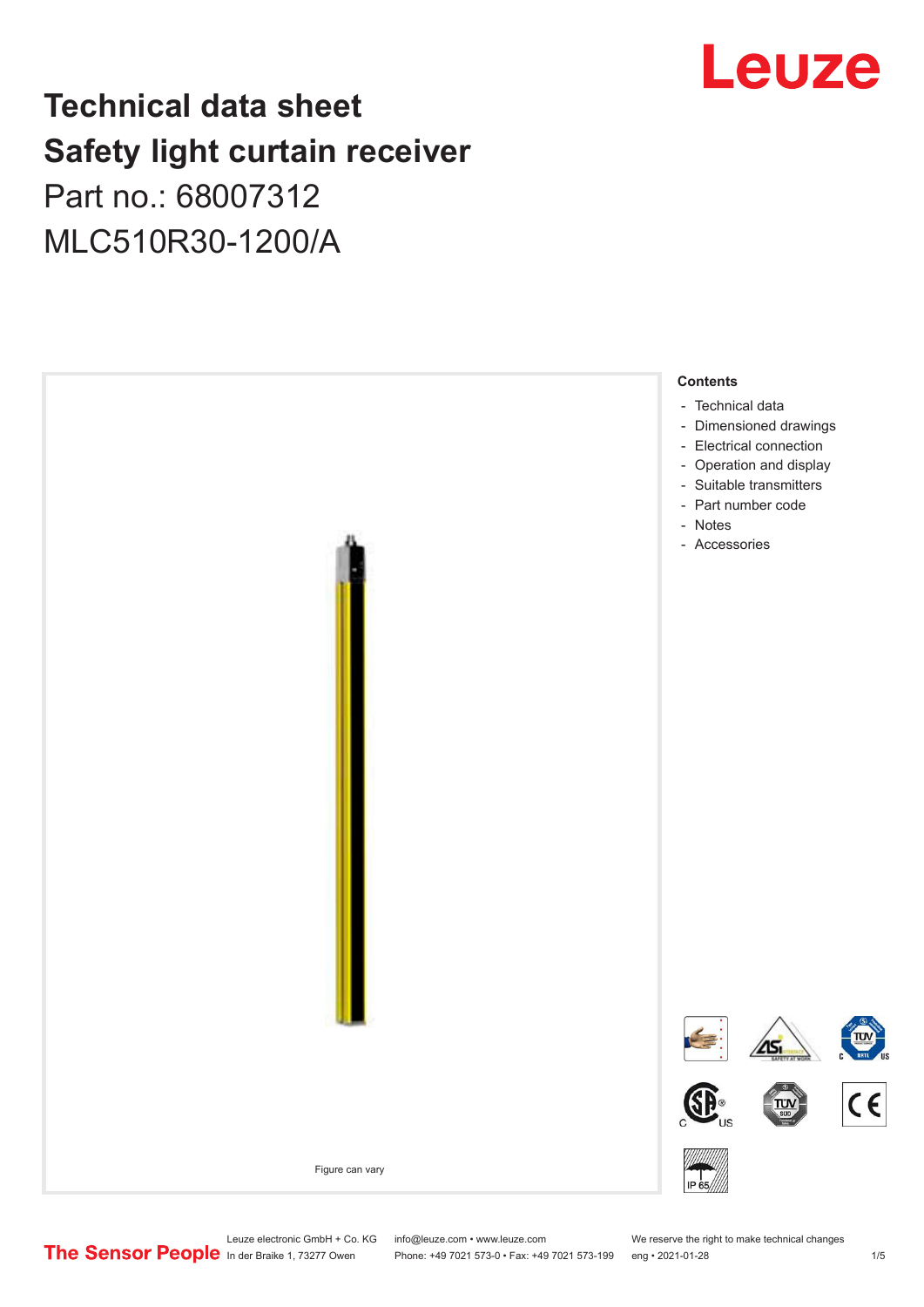## <span id="page-1-0"></span>**Technical data**

#### **Basic data**

| Series      | <b>MLC 500</b>  |
|-------------|-----------------|
| Device type | Receiver        |
| Application | Hand protection |

#### **Characteristic parameters**

| <b>Type</b>                 | 4, IEC/EN 61496          |
|-----------------------------|--------------------------|
| <b>SIL</b>                  | 3, IEC 61508             |
| <b>SILCL</b>                | 3, IEC/EN 62061          |
| Performance Level (PL)      | e, EN ISO 13849-1        |
| $PFH_{n}$                   | 7.73E-09 per hour        |
| Mission time T <sub>M</sub> | 20 years, EN ISO 13849-1 |
| Category                    | 4, EN ISO 13849          |

#### **Protective field data**

**Resolution** 30 mm **Protective field height** 1,200 mm

#### **Optical data**

**Synchronization Synchronization** Optical between transmitter and receiver **Electrical data**

Short circuit protected

26.5 ... 31.6 V

150 mA

#### **Protective circuit COVER COVER COVER COVER COVER COVER COVER COVER COVER COVER COVER COVER COVER COVER COVER**

**Performance data Supply voltage U<sub>B</sub> Current consumption from AS-i circuit**

#### **Timing**

**Response time** 12 ms **Restart delay time** 100 ms

#### **Interface**

**Type AS-Interface Safety at Work AS-i Function** Process **AS-i profile** S-0.B.F **Slave address** 1..31 programmable, default=0 **Cycle time acc. to AS-i specifications** Max. 5 ms ms

#### **Connection**

**Number of connections** 1 Piece(s)

| <b>Connection 1</b>       |                   |
|---------------------------|-------------------|
| <b>Function</b>           | Machine interface |
| <b>Type of connection</b> | Connector         |
| <b>Thread size</b>        | M <sub>12</sub>   |
| <b>Material</b>           | Metal             |
| No. of pins               | $5 - pin$         |

# Leuze

|                        | Cable properties                              |                            |
|------------------------|-----------------------------------------------|----------------------------|
|                        | Permissible conductor cross<br>section, typ.  | $0.25$ mm <sup>2</sup>     |
|                        | Length of connection cable, max.              | $100 \text{ m}$            |
|                        | Permissible cable resistance to<br>load, max. | $200 \Omega$               |
| <b>Mechanical data</b> |                                               |                            |
|                        | Dimension (W x H x L)                         | 29 mm x 1,266 mm x 35.4 mm |

| <b>Housing material</b>     | Metal                     |
|-----------------------------|---------------------------|
| <b>Metal housing</b>        | Aluminum                  |
| Lens cover material         | Plastic / PMMA            |
| <b>Material of end caps</b> | Diecast zinc              |
| Net weight                  | $1,350$ q                 |
| <b>Housing color</b>        | Yellow, RAL 1021          |
| <b>Type of fastening</b>    | Groove mounting           |
|                             | Mounting bracket          |
|                             | Mounting on Device Column |
|                             | Swivel mount              |
|                             |                           |

#### **Operation and display**

| Type of display | I FD.      |
|-----------------|------------|
| Number of LEDs  | 2 Piece(s) |

#### **Environmental data**

| Ambient temperature, operation     | 055 °C     |
|------------------------------------|------------|
| Ambient temperature, storage       | $-3070 °C$ |
| Relative humidity (non-condensing) | $095\%$    |

### **Certifications**

| Degree of protection    | IP 65          |
|-------------------------|----------------|
| <b>Protection class</b> | Ш              |
| <b>Certifications</b>   | c CSA US       |
|                         | c TÜV NRTL US  |
|                         | TÜV Süd        |
| <b>US patents</b>       | US 6,418,546 B |

#### **Classification**

| <b>Customs tariff number</b> | 85365019 |
|------------------------------|----------|
| eCl@ss 5.1.4                 | 27272704 |
| eCl@ss 8.0                   | 27272704 |
| eCl@ss 9.0                   | 27272704 |
| eCl@ss 10.0                  | 27272704 |
| eCl@ss 11.0                  | 27272704 |
| <b>ETIM 5.0</b>              | EC002549 |
| <b>ETIM 6.0</b>              | EC002549 |
| <b>ETIM 7.0</b>              | EC002549 |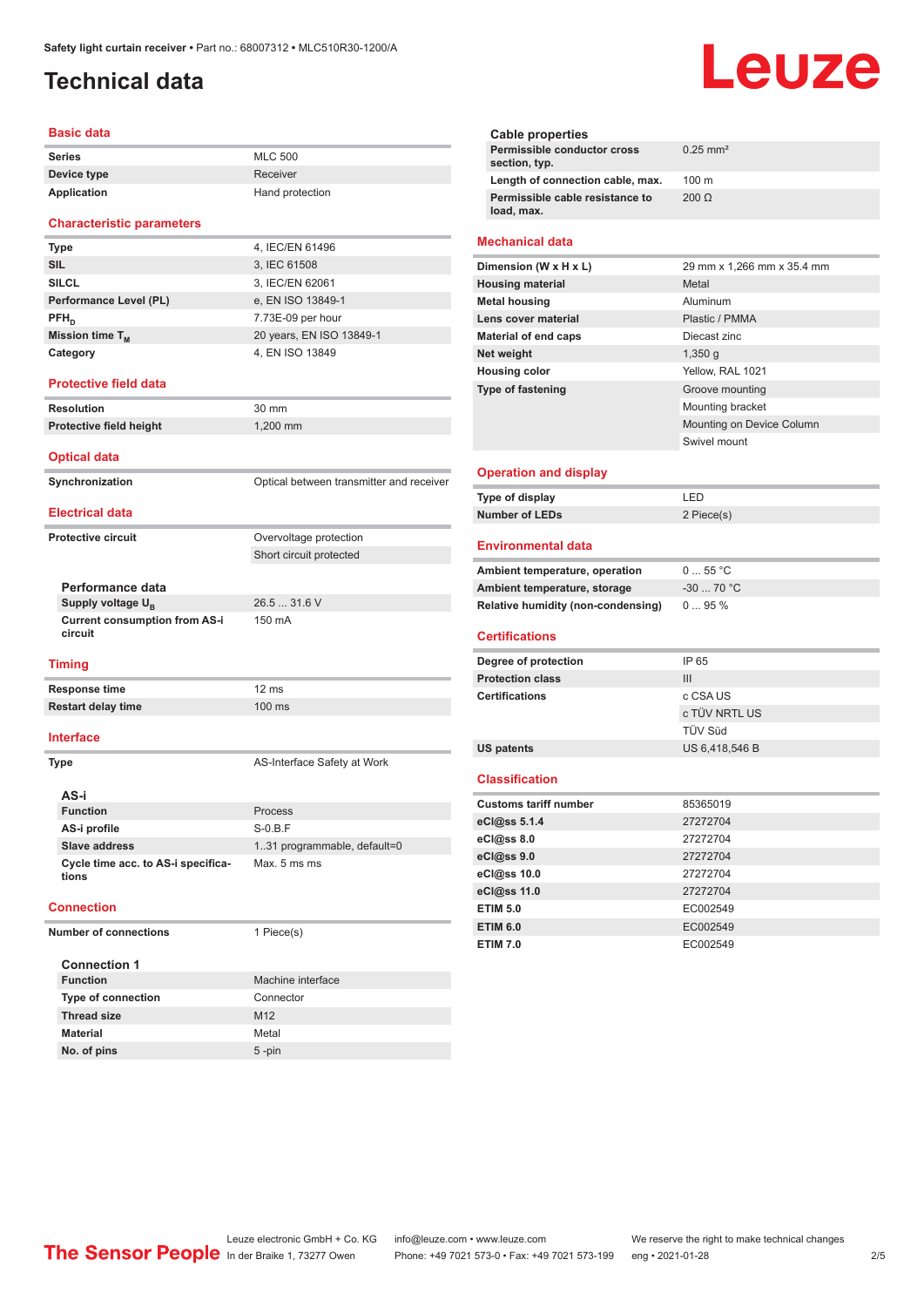## <span id="page-2-0"></span>**Dimensioned drawings**

Leuze

All dimensions in millimeters

## Calculation of the effective protective field height  $H_{PFE} = H_{PFN} + B + C$



 $H<sub>PE</sub>$  Effective protective field height = 1228 mm

 $H_{\text{PFN}}$  Nominal protective field height = 1200 mm<br>A Total height = 1266 mm

Total height =  $1266$  mm

B 19 mm

R Effective protective field height  $H_{PFE}$  goes beyond the dimensions of the optics area to the outer borders of the circles labeled with R.

## **Electrical connection**

## **Connection 1**

| <b>Function</b>           | Machine interface |
|---------------------------|-------------------|
| <b>Type of connection</b> | Connector         |
| <b>Thread size</b>        | M <sub>12</sub>   |
| <b>Type</b>               | Male              |
| <b>Material</b>           | Metal             |
| No. of pins               | $5$ -pin          |
| Encoding                  | A-coded           |

## **Pin Pin assignment 1** AS-i+ **2** n.c. **3** AS-i-**4** n.c. **5** n.c.



## **Operation and display**

| <b>LED</b>     | <b>Display</b>          | <b>Meaning</b>                                |
|----------------|-------------------------|-----------------------------------------------|
| 1              | Off                     | Device switched off                           |
|                | Red, continuous light   | Protective field interrupted                  |
|                | Red, flashing, 1 Hz     | External error                                |
|                | Red, flashing, 10 Hz    | Internal error                                |
|                | Green, flashing, 1 Hz   | Protective field free, weak signal            |
|                | Green, continuous light | Protective field free                         |
| $\overline{2}$ | Off                     | No voltage                                    |
|                | On                      | OSSD off, transmission channel C2             |
|                | Green, continuous light | AS-i slave communicating with AS-i master     |
|                | Red, continuous light   | AS-i slave not communicating with AS-i master |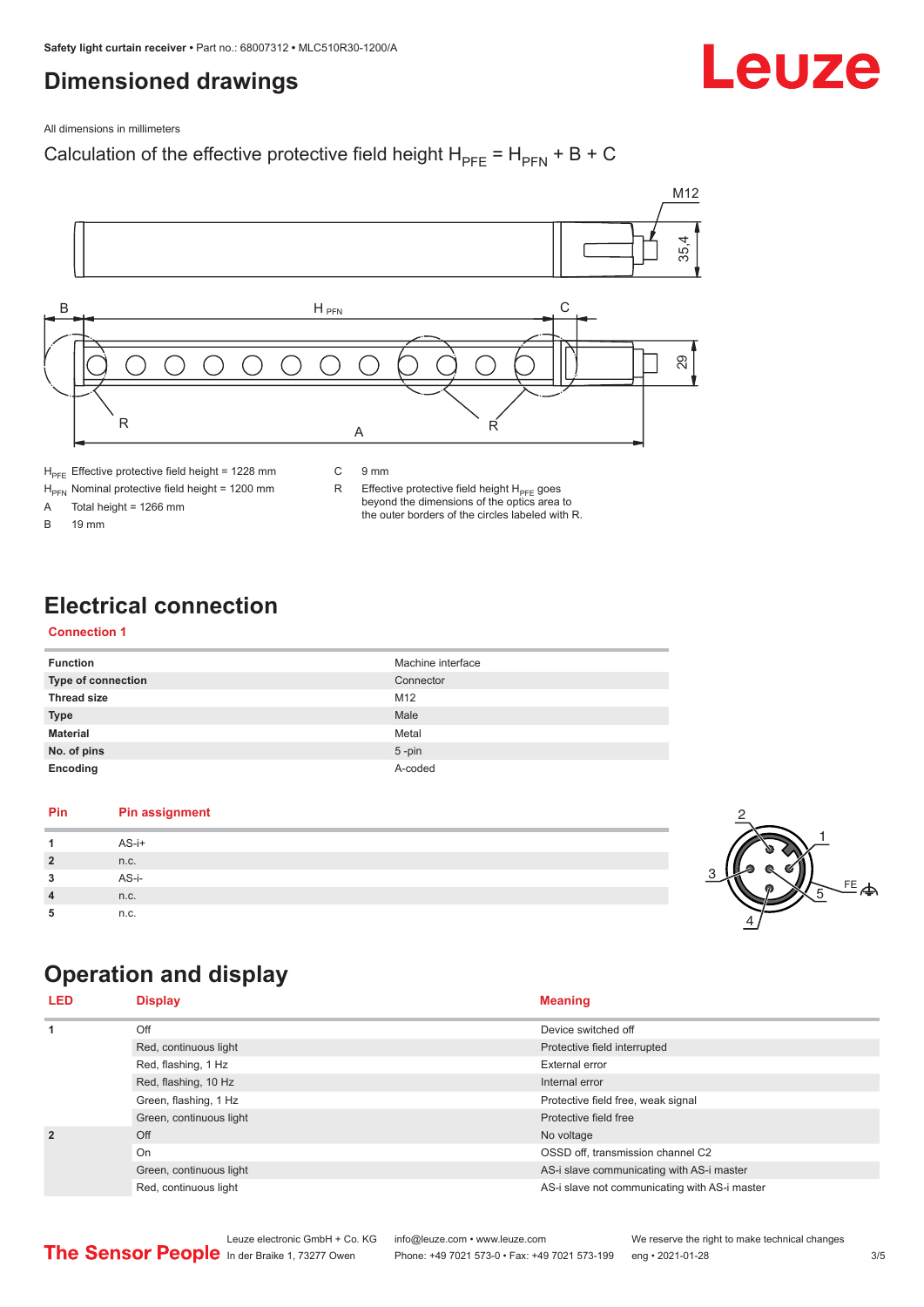## <span id="page-3-0"></span>**Operation and display**

| <b>LED</b>   | <b>Display</b>                  | <b>Meaning</b>                                       |
|--------------|---------------------------------|------------------------------------------------------|
| $\mathbf{2}$ | Yellow, flashing                | AS-i slave has invalid address 0                     |
|              | Red, flashing                   | AS-i slave device error or AS-i connection defective |
|              | Red/green, flashing alternately | Periphery error                                      |

## **Suitable transmitters**

| Part no. | <b>Designation</b> | <b>Article</b>                      | <b>Description</b>                                                                                                                                                       |
|----------|--------------------|-------------------------------------|--------------------------------------------------------------------------------------------------------------------------------------------------------------------------|
| 68006312 | MLC500T30-1200/A   | Safety light curtain<br>transmitter | Resolution: 30 mm<br>Protective field height: 1,200 mm<br>Operating range: 0  10 m<br>Interface: AS-Interface Safety at Work<br>Connection: Connector, M12, Metal, 5-pin |

## **Part number code**

|            | Part designation: MLCxyy-za-hhhhei-ooo                                                                                                                                                                                                                                                      |
|------------|---------------------------------------------------------------------------------------------------------------------------------------------------------------------------------------------------------------------------------------------------------------------------------------------|
| <b>MLC</b> | <b>Safety light curtain</b>                                                                                                                                                                                                                                                                 |
| x          | <b>Series</b><br>3: MLC 300<br>5: MLC 500                                                                                                                                                                                                                                                   |
| уу         | <b>Function classes</b><br>00: transmitter<br>01: transmitter (AIDA)<br>02: transmitter with test input<br>10: basic receiver - automatic restart<br>11: basic receiver - automatic restart (AIDA)<br>20: standard receiver - EDM/RES selectable<br>30: extended receiver - blanking/muting |
| z          | Device type<br>T: transmitter<br>R: receiver                                                                                                                                                                                                                                                |
| a          | <b>Resolution</b><br>14:14 mm<br>20:20 mm<br>30:30 mm<br>40:40 mm<br>90: 90 mm                                                                                                                                                                                                              |
| hhhh       | Protective field height<br>150  3000: from 150 mm to 3000 mm                                                                                                                                                                                                                                |
| ${\bf e}$  | <b>Host/Guest (optional)</b><br>H: Host<br>MG: Middle Guest<br>G: Guest                                                                                                                                                                                                                     |
| j.         | Interface (optional)<br>/A: AS-i                                                                                                                                                                                                                                                            |
| 000        | Option<br>/V: high Vibration-proof<br>EX2: explosion protection (zones 2 + 22)<br>SPG: Smart Process Gating                                                                                                                                                                                 |
|            | <b>Note</b>                                                                                                                                                                                                                                                                                 |
|            | $\&$ A list with all available device types can be found on the Leuze website at www.leuze.com.                                                                                                                                                                                             |

Leuze